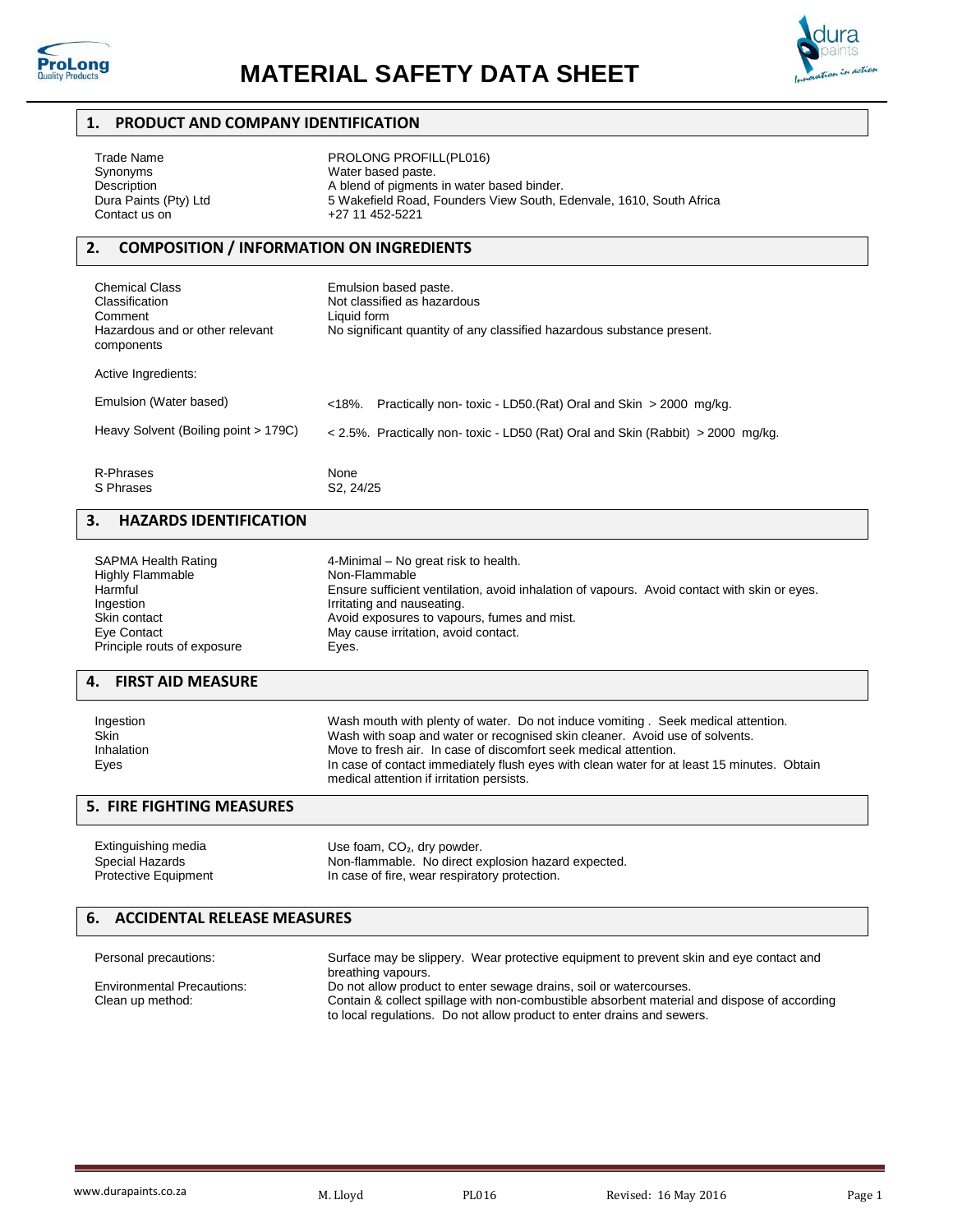



## **7. HANDLING AND STORAGE**

Precautions to be taken in handling and storage:

| Technical measures:                         | Precautions to be taken in handling and storage as per packaging instructions.                                                       |
|---------------------------------------------|--------------------------------------------------------------------------------------------------------------------------------------|
| Safe handling                               | Avoid contact with eyes.                                                                                                             |
| Packaging materials:<br>Storage conditions: | Keep in original container.<br>Store in a cool, dry, well ventilated area away from direct sun, sources of heat, and severe<br>cold. |

## **8. EXPOSURE CONTROLS / PERSONAL PROTECTION**

SAPMA Rating **ACCULA 14-H-C** PPE – Eye Protection Inhalation Incase of insufficient of insufficient ventilation use suitable respiratory protection.<br>Skin Singer at Avoid contact as far as possible. Observe the rules of hygiene. Wash before eat Avoid contact as far as possible. Observe the rules of hygiene. Wash before eating, drinking or smoking. Use barrier cream and gloves. Eyes **Avoid direct contact.** Never touch eyes with dirty hands or gloves. Use safety glasses. Ingestion Observe the rules of hygiene. Wash hands before eating, drinking or smoking.

#### **9. PHYSICAL AND CHEMICAL PROPERTIES**

Appearance : Community Controllery of the paste of the paste of the Codour Slight Specific Gravity (g/ml) 1.78 (typical) 1.78 (typical) Viscosity @ 25 C Paste Water solubility **Water miscible 19.8 and 20.8 - 9.8** and 20.8 - 9.8 and 20.8 - 9.8 and 20.8 and 20.8 and 20.8 and 20.8 and 20.8 and 20.8 and 20.8 and 20.8 and 20.8 and 20.8 and 20.8 and 20.8 and 20.8 and 20.8 and 20.8 and

#### **10. STABILITY AND REACTIVITY**

Stable under normal conditions. No reaction with fire-fighting water **Avoid contact with strong oxidising agents**. Incompatibility (material to avoid) None known Conditions to avoid **Avoid contact with acids, alkalis and hydrocarbon solvents**.

#### **11. TOXICOLOGICAL INFORMATION**

No records of chronic effects found.

## **12. ECOLOGICAL INFORMATION**

May have short term environmental effects. Contain, monitor & remove. Do not discharge into lakes, streams, ponds, etc.

#### **13. DISPOSAL CONSIDERATIONS**

Disposal of this product, solutions and any by-products should at all times comply with the requirements of environmental protection and waste disposal legislation and any regional local authority requirements. Exercise caution in disposal of used containers

#### **14. TRANSPORT INFORMATION**

SHIPPING NAME:<br>
PACKAGING GROUP: Non classified<br>
Non classified PACKAGING GROUP: HAZARD CLASS: Non classified

UN / S.I.N NUMBER: Not classified as dangerous for transport

## **15. REGULATORY INFORMATION**

| Classification: | Not classified as hazardous               |  |  |
|-----------------|-------------------------------------------|--|--|
| S-Phrases       | S2 – Keep out of reach of children        |  |  |
|                 | S24/45 – Avoid contact with eves and skin |  |  |

#### **16. OTHER INFORMATION**

This data is offered in good faith as typical values and not as a product specification. No warranty, whether expressed or implied is made. All information is given in good faith, but without guarantee in respect of accuracy and no responsibility is accepted for errors or omissions or the consequences thereof. The current version of this MSDS and a Technical Data Sheet (TDS) are available from Dura Paints website [www.durapaints.co.za.](http://www.durapaints.co.za/)